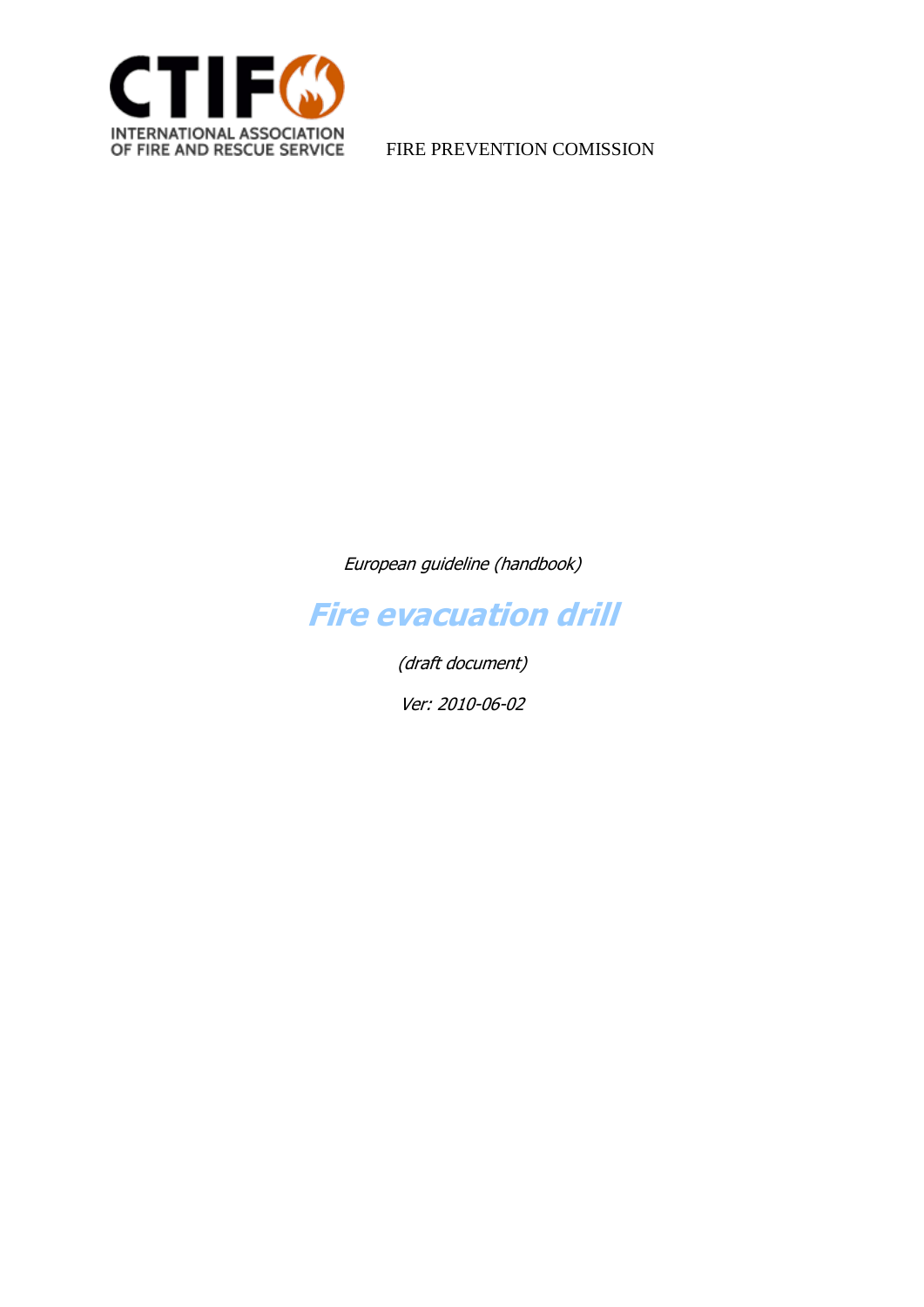

Foreword

To be prepared later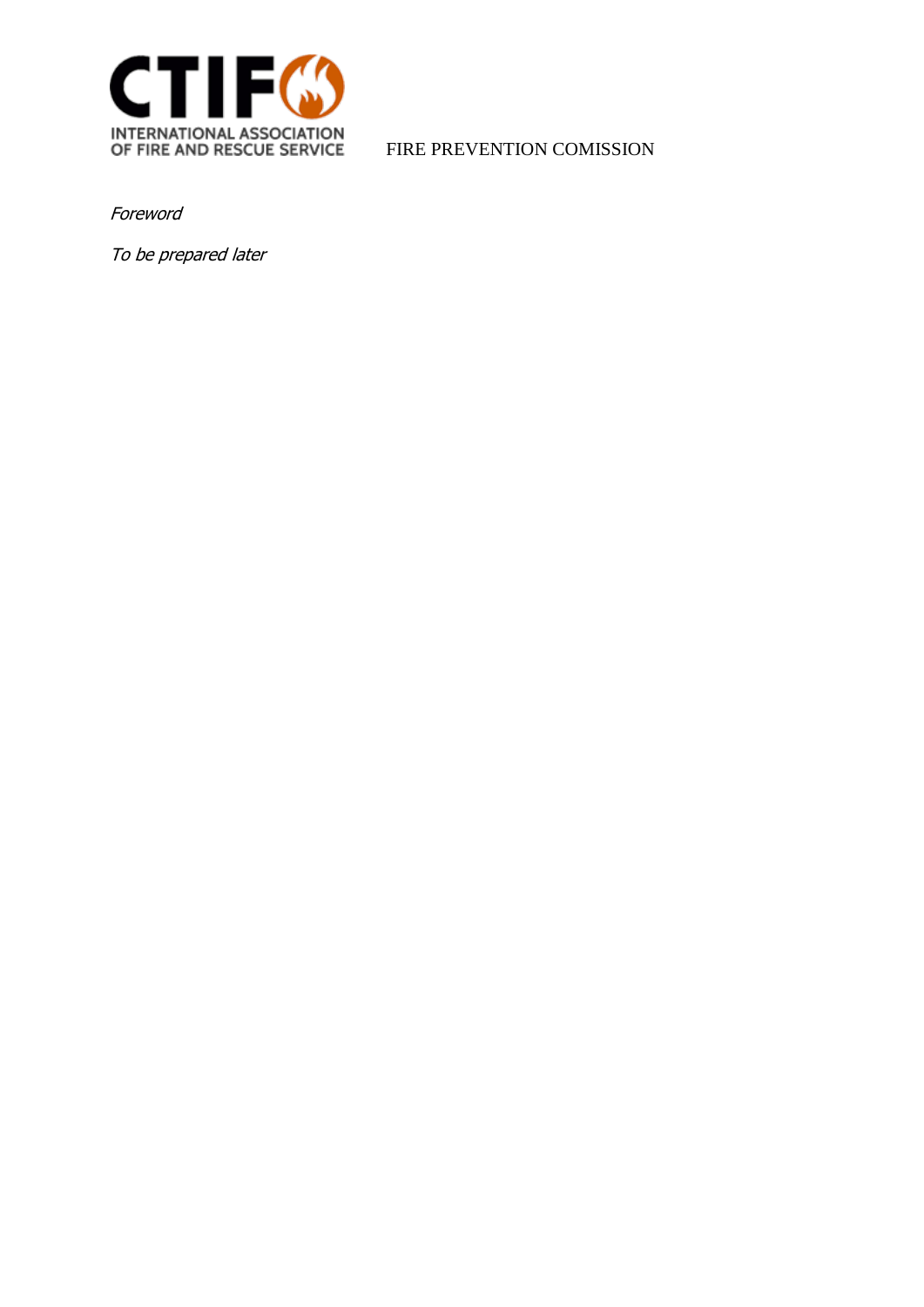

FIRE PREVENTION COMISSION

## **Content**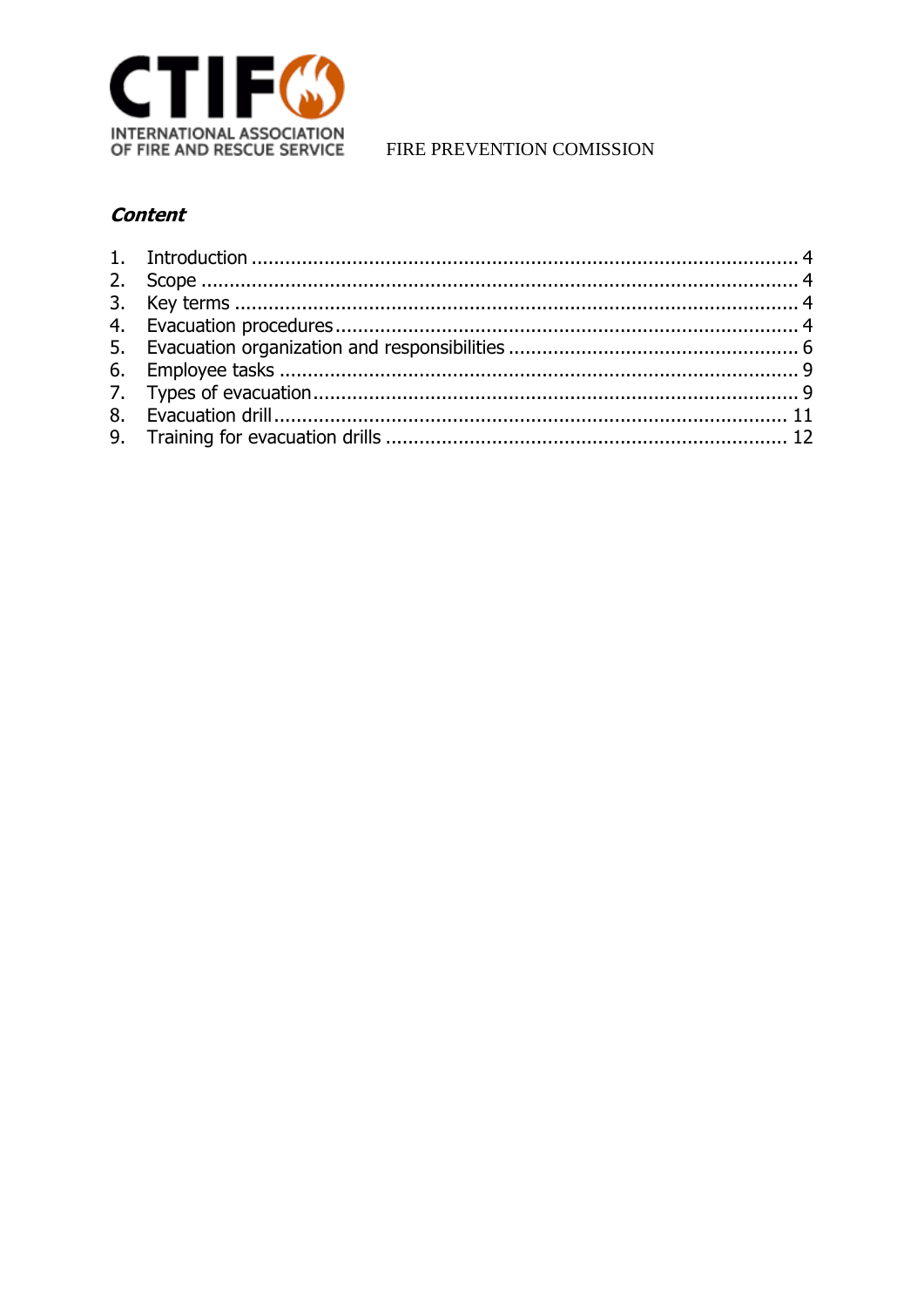

# <span id="page-3-0"></span>**1. Introduction**

Evacuation can be discussed in a several ways. One important issue about the evacuation process is design of escape routes that usually consists of active and passive protection systems like fire detection and suppression, fire separation etc. Other important factors are evacuation procedures and fire safety organization. Usually these factors are not prescribed in codes and they mainly depend on fire safety organization at particularly company or building.

Evacuation procedures in general depends on:

- type of building,
- structure and number of building occupants and
- internal company organization.

While type of building creates basic rules and condition for evacuation, structure and number of occupants and internal organization are very much dependable on human factors, their behavior, experiences and reaction to fire scenarios.

# <span id="page-3-1"></span>**2. Scope**

The main scope of this guideline is to give the building owners, fire brigades and building occupants basic rules and orientation to:

- organize evacuation,
- educate and train employees,
- perform safe and quick evacuation when necessary.

Practicing an evacuation during non-emergency annual drills provides good training for building users. It is a valuable and "life dependant" procedure in an emergency situation. Evacuation drills are required by many local regulations.

In general all building users must participate in emergency evacuation drills.

## <span id="page-3-2"></span>**3. Key terms**

As written in Guideline No 19:2009

## <span id="page-3-3"></span>**4. Evacuation procedures**

There are not many existing written materials about evacuation procedures, though in the field of fire safety evacuation procedure is discussed many times. Usually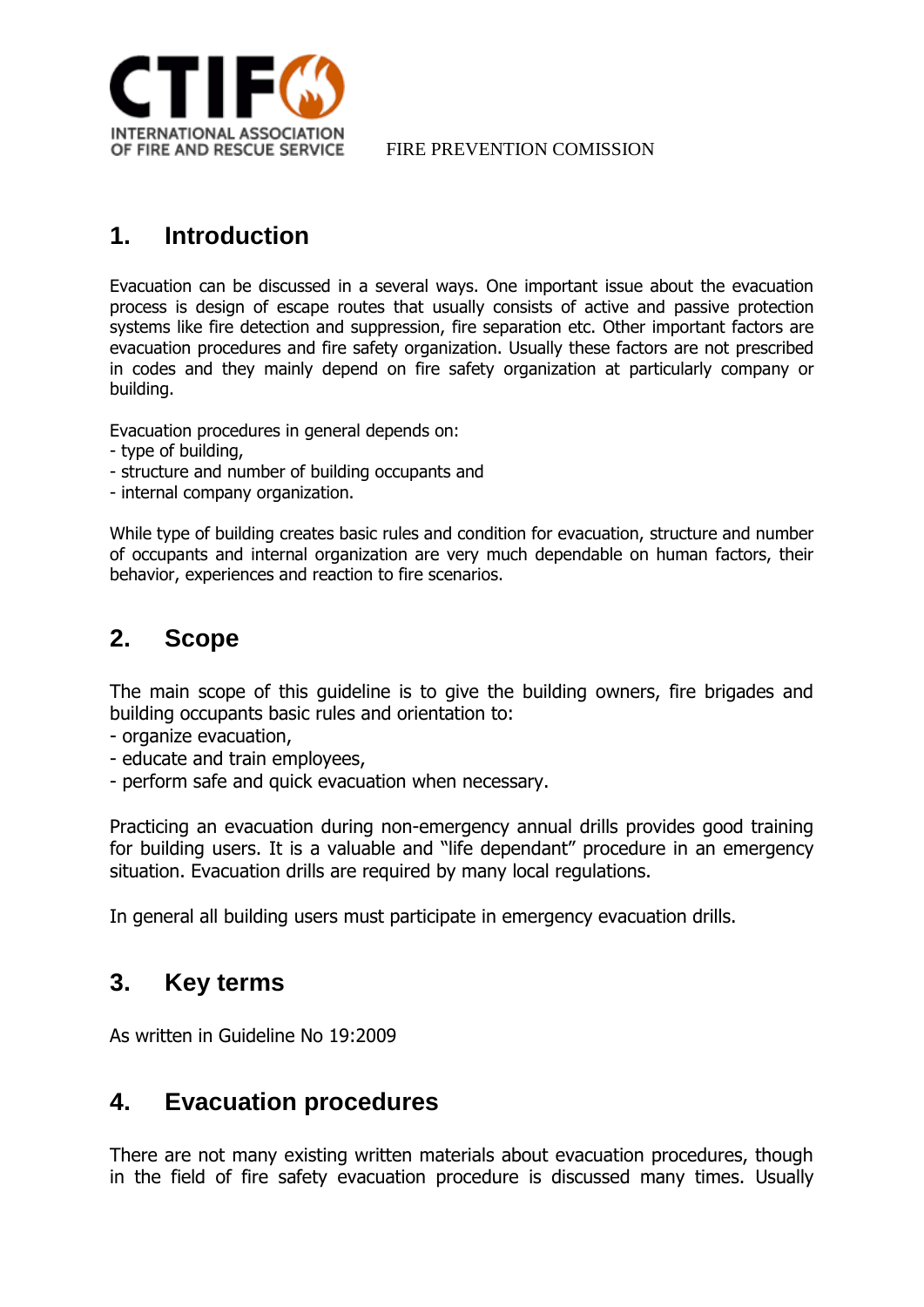

written materials raised two important factors that affect the evacuation. The first is psychological factor, which refers to behavior of people in fire. The second factor represents the *technical elements* or building systems like passive and active fire protection.

Terminologically evacuation means the relocation of people or anything else from the area, which is threatened by natural disasters, war, etc. to safe location named fire or assembly point.

Evacuation procedures may have several priorities:

First Priority: **Protection of Life** – In general we can say that first priority is to ensure that all people who may be in danger are warned. Besides that further actions can be taken to guarantee their safety.

Second Priority: **Prevent Spread of Hazard** - The second priority is controlling the extent of the hazard, for ex. fire can be suppressed and prevented of spread.

Third Priority: **Save Assets in the Affected Area** - The third priority is to prevent personal and company assets from being damaged in the event of a fire.

Fourth Priority: **Eliminate the Hazard** - The final priority is to eliminate the fire by extinguishment.

Different type of emergencies may require a building, workplace etc. to be evacuated. These emergencies include man-made or natural events, such as fires and explosions, earthquakes, floods, violence, different disturbances, threats etc.

It is important to estimate of the time needed for evacuation. The time will depend on a variety of factors:

- Number of people to be evacuated:
- Building configuration and accommodation type;
- Impact of incident on building, including evacuation routes; and
- Number of people needing assistance.

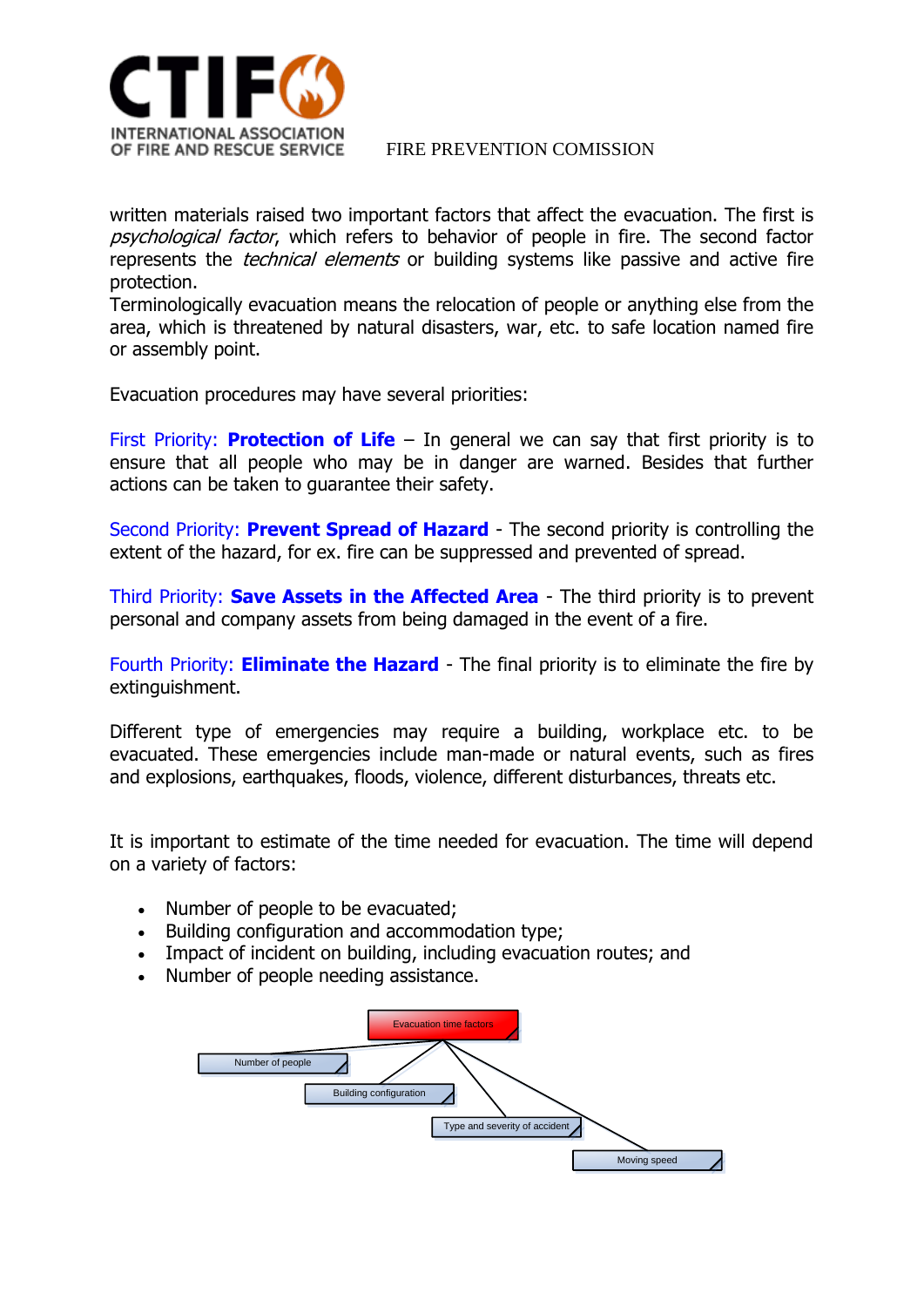

The amount of time needed for evacuation may affect other portions of the evacuation phase. For example, if the amount of time needed for evacuation exceeds the time available prior to the situation reaching a critical phase, options could include improving detection or notification, or ordering evacuation earlier in the incident.

# <span id="page-5-0"></span>**5. Evacuation organization and responsibilities**

Evacuation organization consists of procedures, plans and responsibilities of employees, occupants or visitors that plays role in evacuation procedure.



Successful and efficient evacuation depends on complete preplanning, organization, and supervision. Evacuation planning should include following basic principles:

- 1. Building evacuation organization;
- 2. Evacuation policy and plans;
- 3. [Responsibility for Developing and Implementing Emergency Procedures;](http://www.safety.uwa.edu.au/policies/emergency_fire_and_evacuation#Responsibility#Responsibility)
- 4. Detection and reporting (of fire or hazard);
- 4. Evacuation program coordination (of movement and evacuation);
- 5. [Implementation of Emergency Procedures;](http://www.safety.uwa.edu.au/policies/emergency_fire_and_evacuation#Implementation#Implementation)
- 6. [Training;](http://www.safety.uwa.edu.au/policies/emergency_fire_and_evacuation#Training#Training)
- 7. [Evacuation Drills;](http://www.safety.uwa.edu.au/policies/emergency_fire_and_evacuation#Drills#Drills)
- 8. [Emergency Evacuation Procedures in the Case of Fire;](http://www.safety.uwa.edu.au/policies/emergency_fire_and_evacuation#Fire#Fire)
- 9. Communication to direct movement and evacuation;
- 10. Inspection and evaluation.

Evacuation organization begins with written plan.

It is important that each workplace will have a fully implemented emergency evacuation procedure. The procedure must be design to assist the organization and implementation of emergency evacuation procedures for workplaces.

Among evaluation personnel fire warden usually organize and supervise the evacuation procedures. Fire warden tasks during the fire are: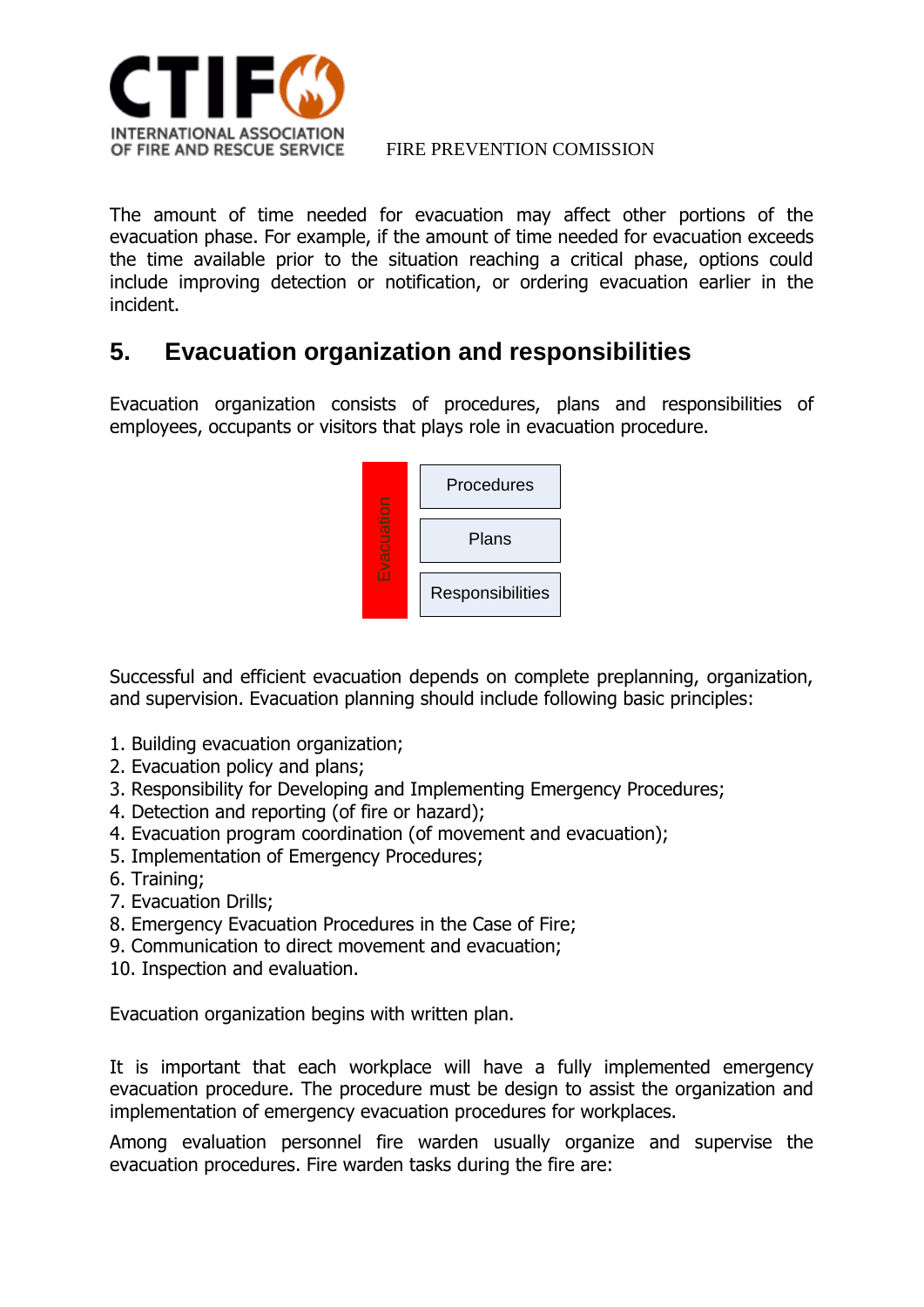

- Ascertain the size of the emergency;
- Assist people to evacuate from building;
- Raise alarm (break manual alarm station or shout FIRE, FIRE, FIRE);
- Try to extinguish fire if fire is small enough and it is safe to do so;
- Implement evacuation of workplace;
- Perform methodical search of their area to ensure that all persons have been notified of emergency and have, or are leaving, the workplace to the cluster point;
- Assist mobility impaired persons;
- $-$  Prevent persons from entering the building while the evacuation alarms are sounding by placing a staff member at their exit;
- Organize activities at fire point.

Fire warden tasks before a fire occurs:

- To familiarize new employees with fire evacuation procedures.
- To assist persons with disabilities with evacuation pre-planning, drills and actual evacuations.
- To note any malfunctioning alarms.
- To note any impaired fire escape routes and fire doors.
- To discourage tampering with fire alarm and protection equipment.

Notice: Provision about fire warden requirements and organization must apply with local regulations.

**Written plan** - As soon as building occupancy begins, a written plan of fire and other emergency procedures should be agreed upon by building management and responsible representatives of each building tenant.

Notice: Provision of written plan must apply with local regulations.

The emergency evacuation plan should include:

1. ORGANIZATION: An outline of the emergency evacuation organization plan and agreed-upon priorities, including responsibilities and authorities. Building owner, users and visitors should agree upon these and must be familiar with these. The emergency control organization facilitates the safe and orderly implementation of the emergency procedures in a building, including the evacuation of the occupants from the building when appropriate. Evacuation personnel are a structured organization of people employed within a building who take command on the declaration of an emergency, pending the arrival of the fire brigade or other emergency service. Evacuation personnel usually comprises: -

- Fire Safety Responsible
- Fire Warden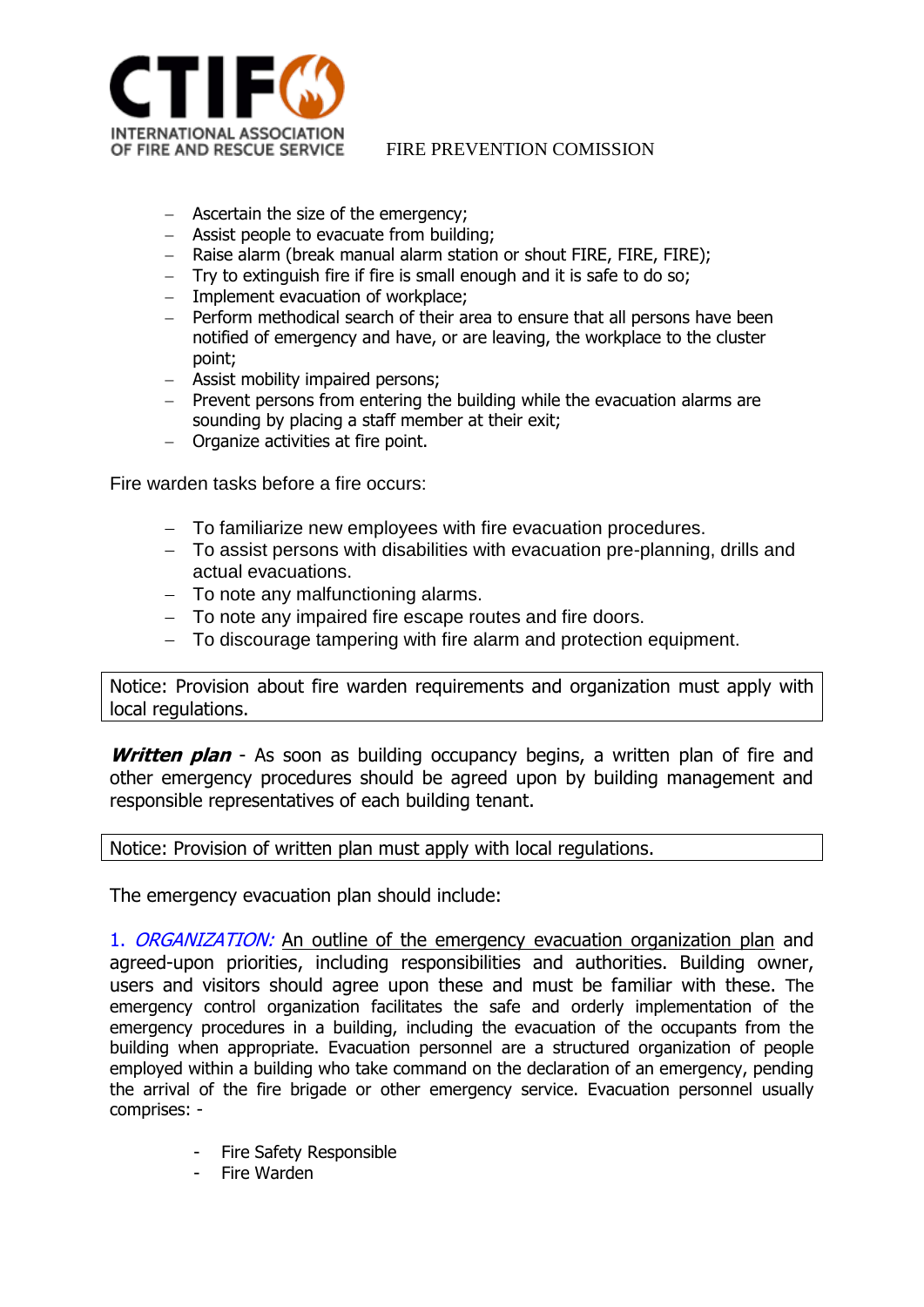

- First Aid Personnel
- Other Specialists (depending on building type etc.)

Notice: Provision of evacuation personel must apply with local regulations.

2. DETECTION: Detection, emergency warning systems, and reporting procedures for fire and other hazards should be provided.

3. COORDINATION: Coordination of building emergency evacuation control with assigned floor emergency evacuation teams should provide for the orderly movement of persons.

Pre-planning and "fire in progress" chain-of-command instructions should be detailed. Every person has to know its responsibilities and tasks in case of evacuation.

4. COOPERATION: Building management, building users and fire brigade (optional) should cooperate in an education and training program for all emergency floorevacuation teams, employees, and building visitors.

Emergency fire procedure information should be prominently posted in corridors.

Notice: Provision of emergency fire procedure information must apply with local reguations.

5. RESPONSIBILITIES: One individual should be designated to establish a program, including proper documentation for regular inspections and follow-up to maintain the detection and communication system in the best operating condition.

Notice: Provisions of responsible person must apply with local regulations.

6. EVACUATION DRILS: An evacuation drill program should be established that will include periodic practice of movement of occupants to refuge areas. The frequency of these drills – monthly, quarterly, etc. – would depend upon the type of building occupancy and building users.

The schedule should be maintained and documented. The drill should include the progressive movement of personnel to areas of safety.

Notice: Provisions about fire drills must apply with local regulations.

When preparing for evacuation it is good to establish the planning team. Planning team shall consist of: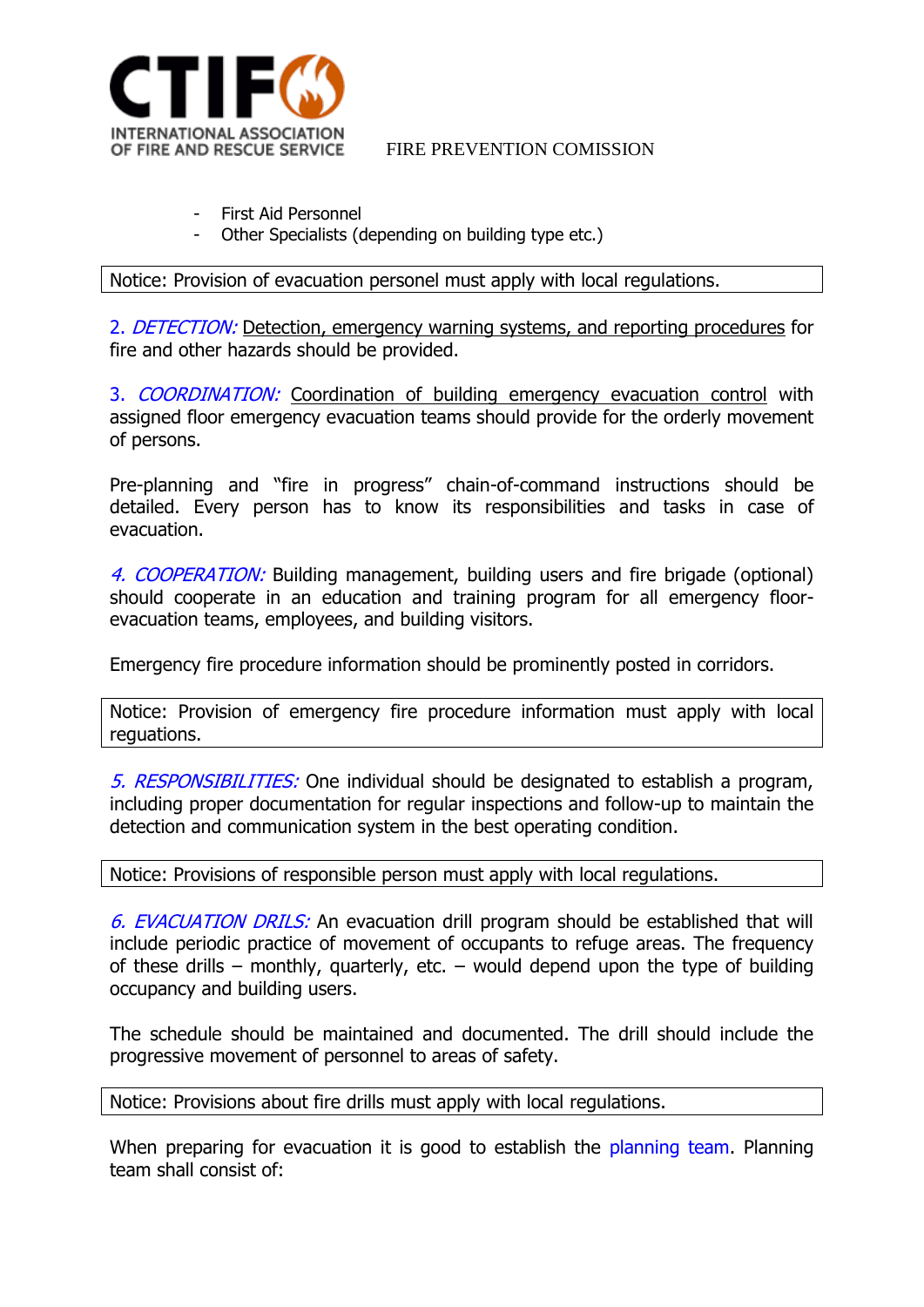

- building owner,
- responsible person,
- employees involved in special evacuation tasks,
- fire brigade

| <b>Evacuation planning team</b> |  |
|---------------------------------|--|
| <b>Building owner</b>           |  |
| Responsible person              |  |
| <b>Employees</b>                |  |
| Fire brigade                    |  |

# <span id="page-8-0"></span>**6. Employee tasks**

Employee tasks must be written in evacuation plan. Each employee must be familiar with all tasks and procedures. In case of emergency, certain equipment and processes must be shut down in stages or over time. In other instances it is not possible or practical for equipment or certain process to be shut down under certain emergency situations. This condition, which is not unusual for certain large manufacturers operating complex processes, is not typical of small enterprises that normally can turn off equipment or utilities if necessary and evacuate. However some small enterprises may require designated employees remain behind briefly to operate [fire extinguishers](http://www.osha.gov/SLTC/etools/evacuation/portable.html) or shut down gas and/or electrical systems and other special equipment that could be damaged if left operating or create additional hazards to emergency responders (such as releasing hazardous materials).

Notice: Provisions of employee tasks must apply with local regulations.

If any employees will stay behind, the plan must describe in detail the procedures to be followed by these employees. All employees remaining behind must be capable of recognizing [when to abandon the operation or task and evacuate](http://www.osha.gov/SLTC/etools/evacuation/portable_relation.html#risk_table) themselves before their [egress](http://www.osha.gov/SLTC/etools/evacuation/egress.html) path is blocked. In small establishments it is common to include in your plan locations where utilities (such as electrical and gas) can be shut down for all or part of the facility either by your own employees or by emergency response personnel.

# <span id="page-8-1"></span>**7. Types of evacuation**

Depending on the event, building structure and number of occupants, four types of evacuation can be performed: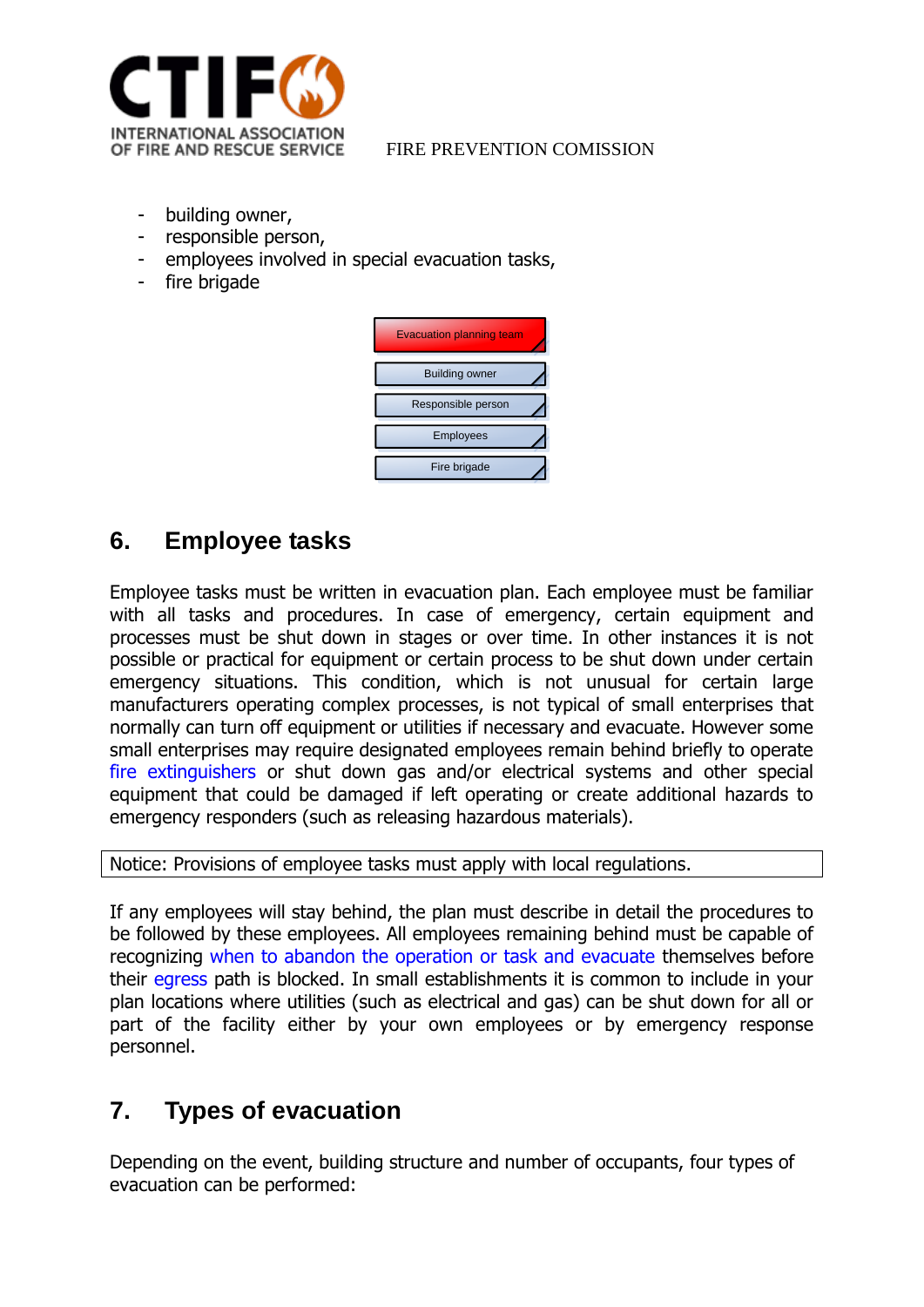

- vertical evacuation,
- horizontal evacuation,
- partial evacuation and
- total evacuation.



Vertical evacuation is a way of bringing people to safety by having them "go down" in buildings. The end point of vertical evacuation is a fire point where evacuees will wait for further instructions.

Horizontal evacuation generally means to move on the same floor to another section in the same building or an adjacent building instead of exiting vertically via the stairs or elevator. The advantage to horizontal evacuation is that one may remain inside, protected from the weather and avoid descending over stairs. Hence, this method is of primary importance for people with disabilities.

A partial evacuation may involve either the relocation of occupants to unaffected areas or removal from the building of only those occupants in affected areas.

A complete evacuation involves the removal of all occupants from the building, with the possible exception of emergency team members.

There may also be some situations where occupants should not evacuate the building. Such instances should also be identified at this time. In these instances, rather than identifying the means of evacuation notification, the issue will be ensuring notification of the order to remain in place.

Each employer must review their operation and determine what type of evacuation is suitable for its building type and building users.

Different types of evacuation and its combination are possible for various types of emergencies. The preferred approach, and the one most often taken by small enterprises, is complete evacuation of all their employees when the evacuation alarm is sounded.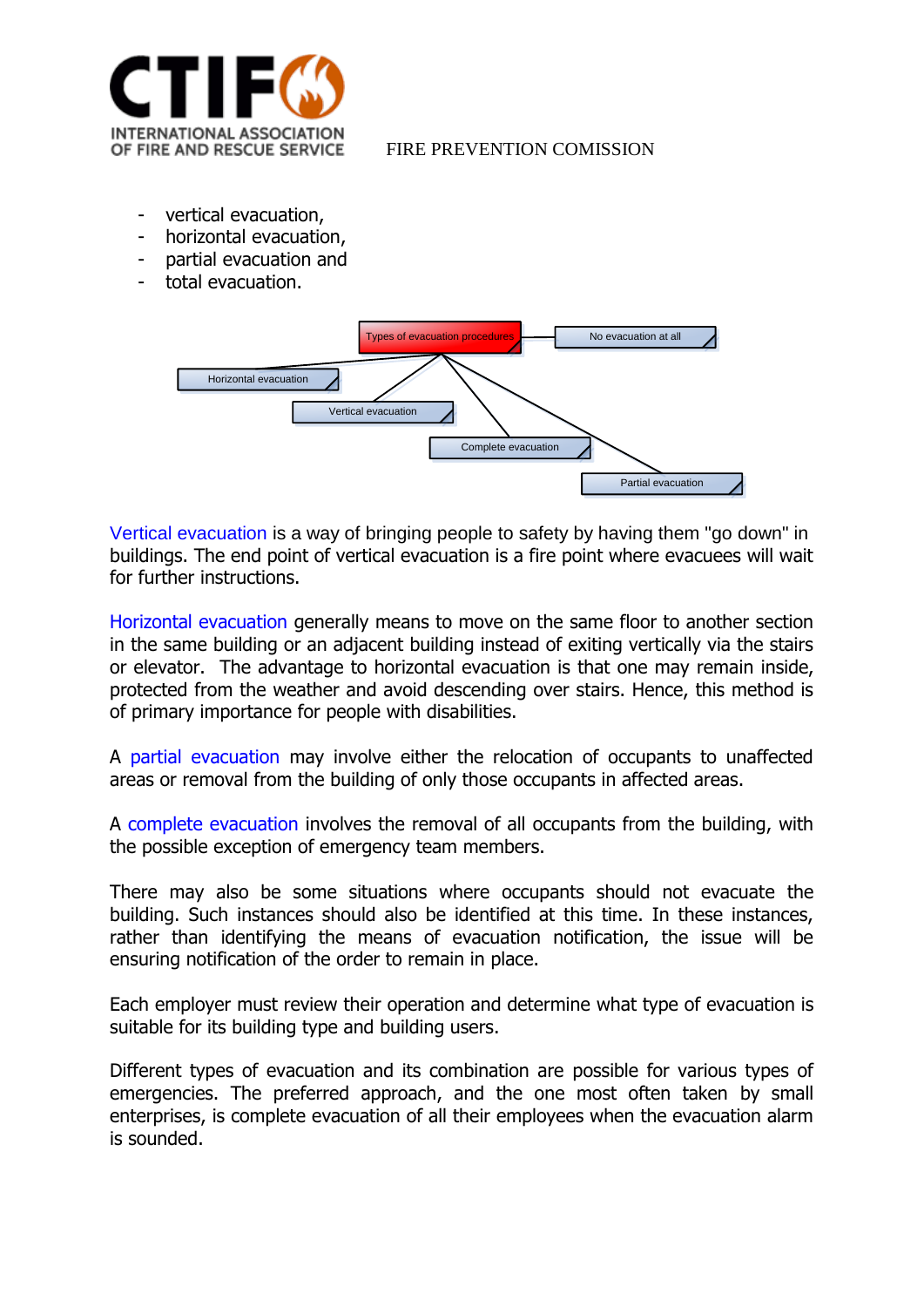

The initial tasks for the planning team include determining whether evacuation might be required for each type of emergency, whether evacuation would need to be partial or complete and how urgent the need to evacuate might be. These factors will need to be considered together to determine the evacuation scenarios that may arise for each emergency.

# <span id="page-10-0"></span>**8. Evacuation drill**

Evacuation drill is a permanent training procedure for evacuation operations and tasks related to evacuation operations.

When preparing an evacuation drills, planning team must be included.

Notice: Provisions about evacuation drills must apply with local regulations.

When preparing an evacuation drill, step 1 to 7 can be used:

### Step 1 - Write out the details of the evacuation drill and give a copy to each employee. The plan should include:

- the type of alarm that building users can expect,
- meaning of particular alarms,
- available exit identification and definition of exits of each part of the building.

-

Exits should be determined by proximity and accessibility. Accommodations should be made for disabled persons.

Step 2 - Communicate details of the plan for evacuation to the staff.

Each member should know either the evacuation drill will be unannounced or the exact time of your drill.

It is recommended that first fire drill schedule is predefined. For subsequent tests, only the day should be divulged to test preparedness.

Step 3 - Incorporate specific details into your drill. Fire drills should have all realistic procedures for:

- fire brigade notification,
- building alarm,
- closing doors to contain smoke,
- organize an evacuation,
- evacuation of disabled persons,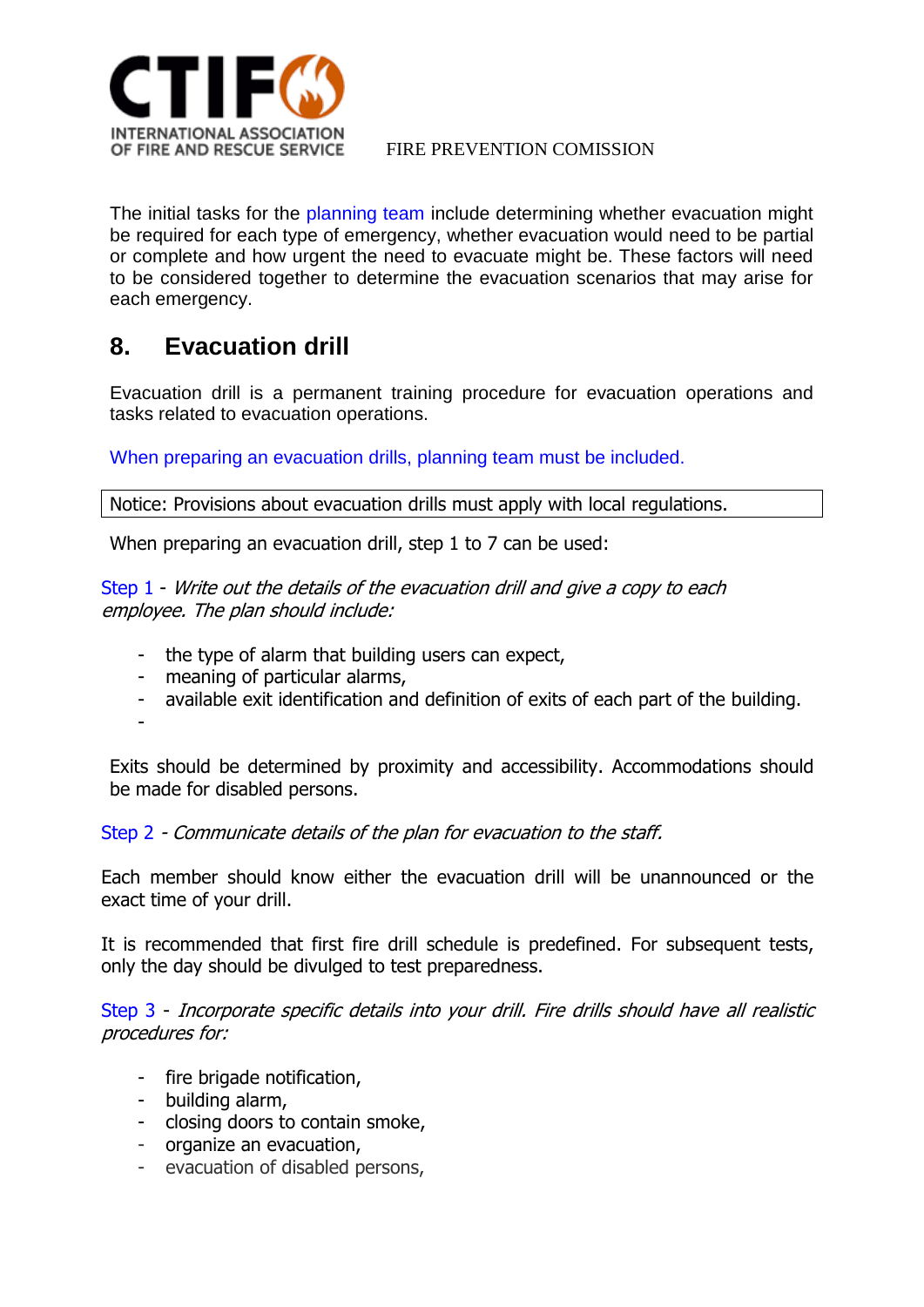

- fire point operations,
- special activities after the evacuation (accommodation planning, operation processes etc.)

Step  $4$  – Check all evacuees at fire point. Know the number of people you are evacuating. It is important to account for each person during an evacuation (including visitors) and that everyone is removed from the location safely.

Step 5 - *Define specific evacuation roles for staff*. Assign a person to monitor each section of the building and others to conduct a head count once outside. When preparing an evacuation evaluation, fire brigade staff can be included.

Step 6 - Prepare to accommodate special needs persons and personnel by dedicating at least twice the amount of special needs staff to help evacuate this group. Use additional personnel where needed.

Step 7 - Coordinate with emergency center to organize transpiration services and alternate accommodation in case of a real emergency.

# <span id="page-11-0"></span>**9. Training for evacuation drills**

Training for evacuation is a permanent process.

Notice: Provisions about training for evacuation drills must apply with local regulations.

Usually planning team will organize evacuation drills. It is recommended that evacuation drills are supervised and analyzed. Following forms can be used to analyze the evacuation processes: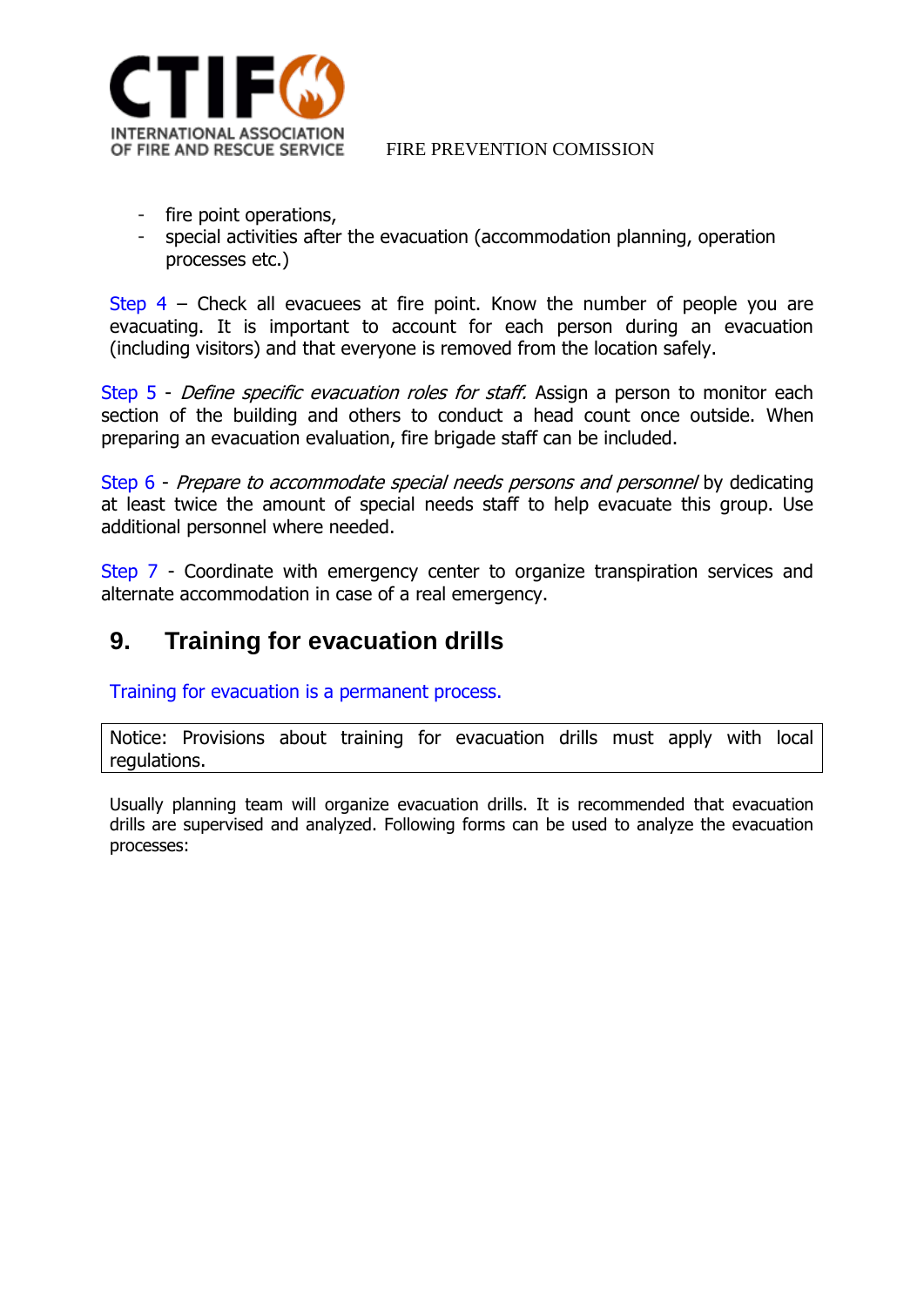

## **Form 1: Evacuation staff response**

| <b>Evacuation Staff Response</b>                                 | Yes | No | <b>NA</b> |
|------------------------------------------------------------------|-----|----|-----------|
| Building evacuation staff reported to proper locations on floor. |     |    |           |
| Aides for disabled occupants were available and assisted         |     |    |           |
| occupants to a safe location to await evacuation.                |     |    |           |
| All areas of floor were searched.                                |     |    |           |
| Floor Monitors waited for all occupants in area to evacuate      |     |    |           |
| before evacuating themselves.                                    |     |    |           |
| Roll Takers took roll at the emergency assembly point and        |     |    |           |
| accounted for personnel.                                         |     |    |           |

\_\_\_\_\_\_\_\_\_\_\_\_\_\_\_\_\_\_\_\_\_\_\_\_\_\_\_\_\_\_\_\_\_\_\_\_\_\_\_\_\_\_\_\_\_\_\_\_\_\_\_\_\_\_\_\_\_\_\_\_\_\_\_\_

\_\_\_\_\_\_\_\_\_\_\_\_\_\_\_\_\_\_\_\_\_\_\_\_\_\_\_\_\_\_\_\_\_\_\_\_\_\_\_\_\_\_\_\_\_\_\_\_\_\_\_\_\_\_\_\_\_\_\_\_\_\_\_\_

## **Comments on evacuation staff response**: \_\_\_\_\_\_\_\_\_\_\_\_\_\_\_\_\_\_\_\_\_\_\_\_\_\_\_\_\_\_\_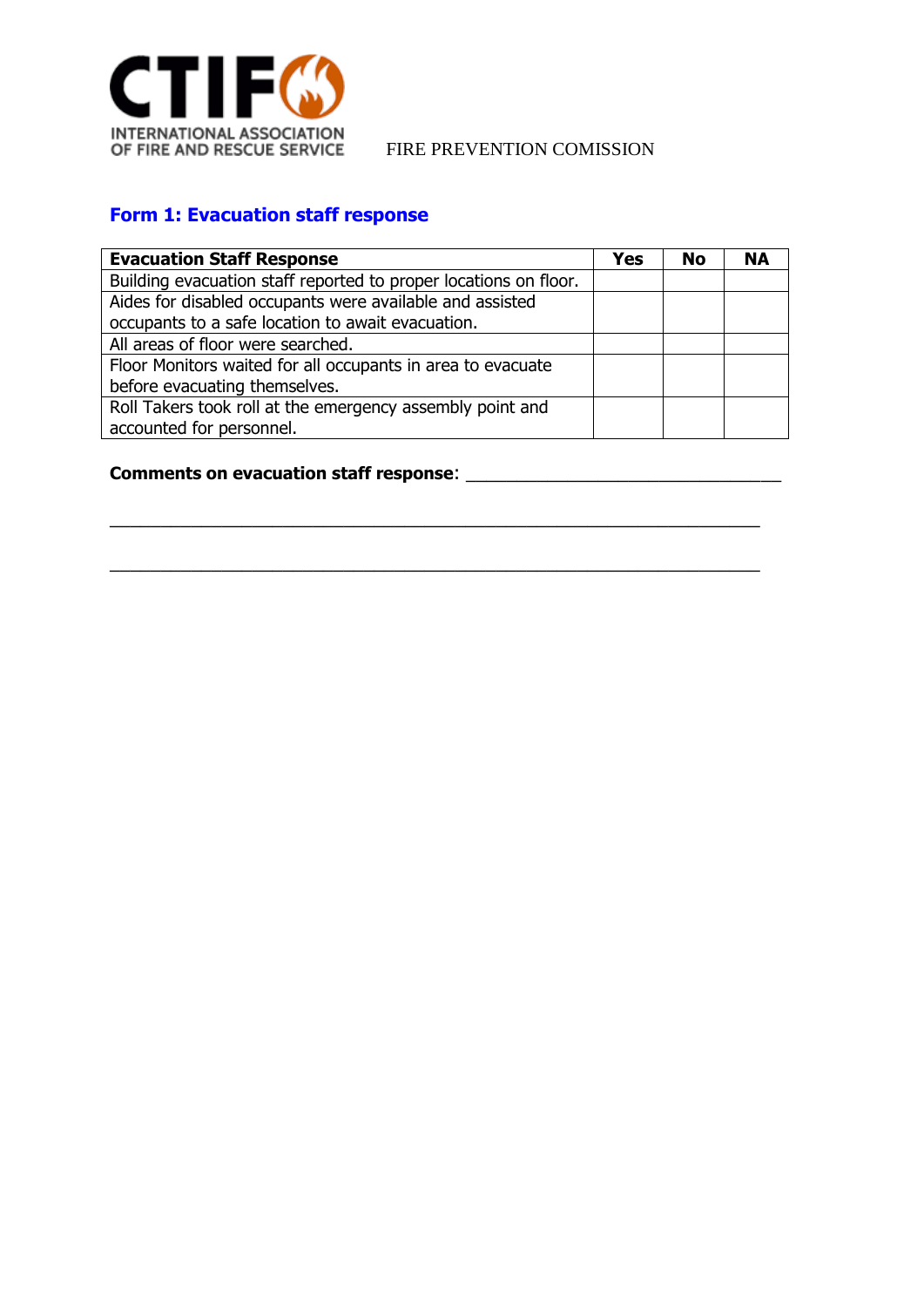

## **Form 2: Occupant response**

| <b>Occupant Response</b>                                    | <b>Yes</b> | No | <b>NA</b> |
|-------------------------------------------------------------|------------|----|-----------|
| Reacted to alarm immediately.                               |            |    |           |
| Hood sashes were closed.                                    |            |    |           |
| Hazardous equipment turned off.                             |            |    |           |
| Knew or were directed to the location of alternate means of |            |    |           |
| egress from the area.                                       |            |    |           |
| Attempted to use elevators for evacuation.                  |            |    |           |
| Evacuated in an orderly manner.                             |            |    |           |
| Responded to directions from evacuation staff.              |            |    |           |
| Visitors in area were directed to evacuate.                 |            |    |           |
| Interior doors were closed on evacuating.                   |            |    |           |
| Occupants were prevented from re-entering the building once |            |    |           |
| they were outside.                                          |            |    |           |
| Staff reported to assigned assembly point and checked in.   |            |    |           |

\_\_\_\_\_\_\_\_\_\_\_\_\_\_\_\_\_\_\_\_\_\_\_\_\_\_\_\_\_\_\_\_\_\_\_\_\_\_\_\_\_\_\_\_\_\_\_\_\_\_\_\_\_\_\_\_\_\_\_\_\_\_\_\_

\_\_\_\_\_\_\_\_\_\_\_\_\_\_\_\_\_\_\_\_\_\_\_\_\_\_\_\_\_\_\_\_\_\_\_\_\_\_\_\_\_\_\_\_\_\_\_\_\_\_\_\_\_\_\_\_\_\_\_\_\_\_\_\_

### **Comments on Occupant Response:** \_\_\_\_\_\_\_\_\_\_\_\_\_\_\_\_\_\_\_\_\_\_\_\_\_\_\_\_\_\_\_\_\_\_\_\_\_\_\_